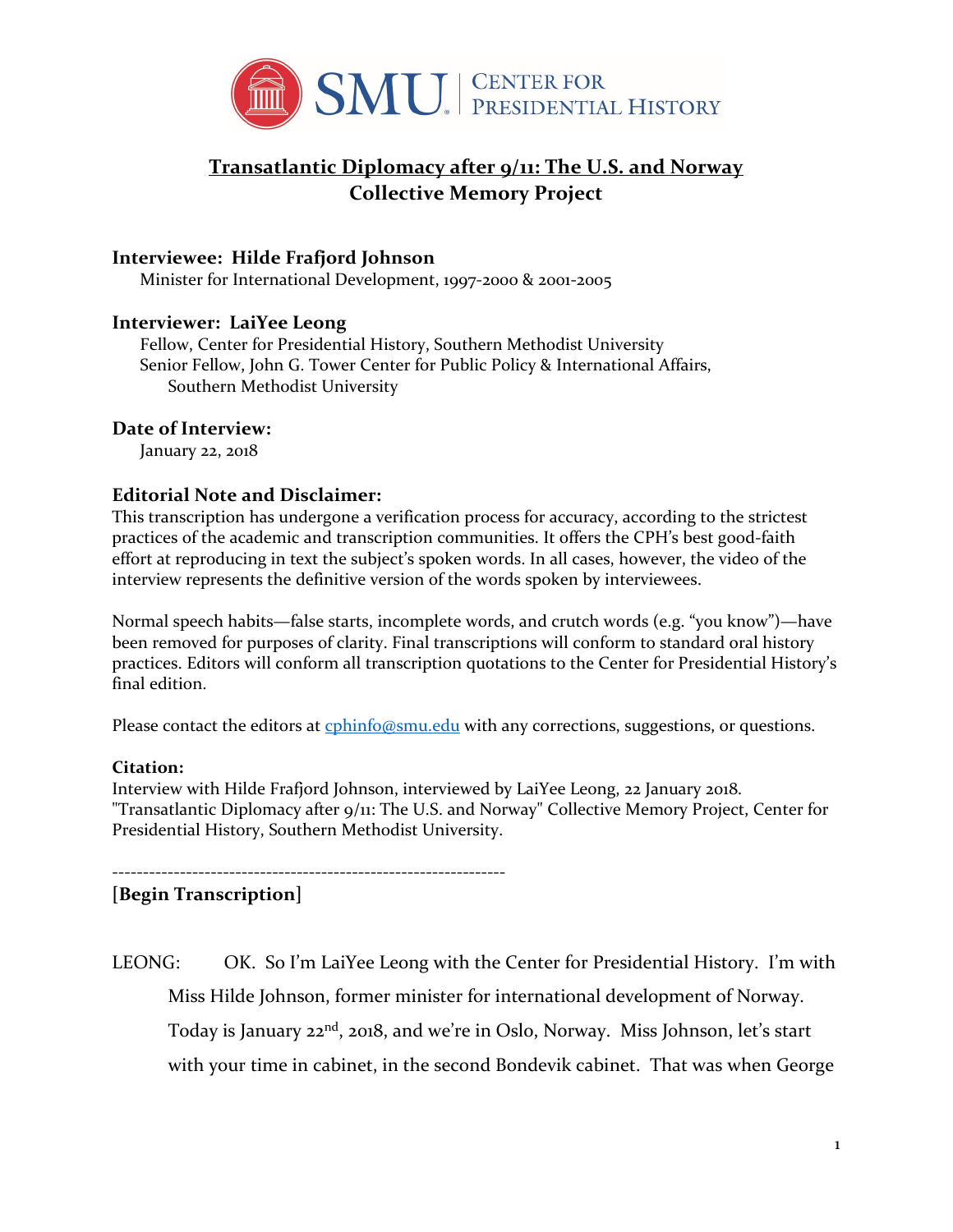

W. Bush became president. What was your sense of his priorities in terms of international development?

JOHNSON: Well, there were kind of two things that we were thinking of when the Bush administration took office. One, of course, that September 11 had happened, and the implications of that would have ramifications on a number of fronts, [01:00] including foreign policy, security, but also development. That was one thing we were wondering about: how is this going to play out? The second was that the normal expectation when Republicans take office in the US is that there will be a drive towards cut in development assistance, at least to some extent. And you might also see an impact on the UN and funding of the UN. So as we started our second Bondevik II government, we were anticipating that things would happen in both areas. Of course they did. But surprisingly in the area of development assistance, of aid, we saw a much more progressive willingness to assist people in need. And there seemed to be a genuine engagement [02:00] by George Bush himself. For example, in terms of helping AIDS victims in Africa, making HIV and AIDS a high priority. Over time he established PEPFAR, which has been a groundbreaking and very important contributor to assist AIDS victims all over the world, and actually now has contributed to a major reduction in infections worldwide. And I think also reducing the price of pharmaceuticals, of ARVs, has been a critical part of that. So this was something that I think none of us really expected, that a huge contribution would come in this area. And in many ways taking a lead together with other players like UNAIDS and the Global Fund [03:00] Against Tuberculosis, Malaria, and HIV and AIDS. So that's one. And the other, of course, was in the area of the Millennium Challenge Account, where also additional assistance was put on the table. Of course, a bit cumbersome in the way it was managed in the very rigorous qualifications that countries had to go through with processes that took a lot of time. But still, additional money on the table, and with a focus also on the poorest developing countries and on Africa. So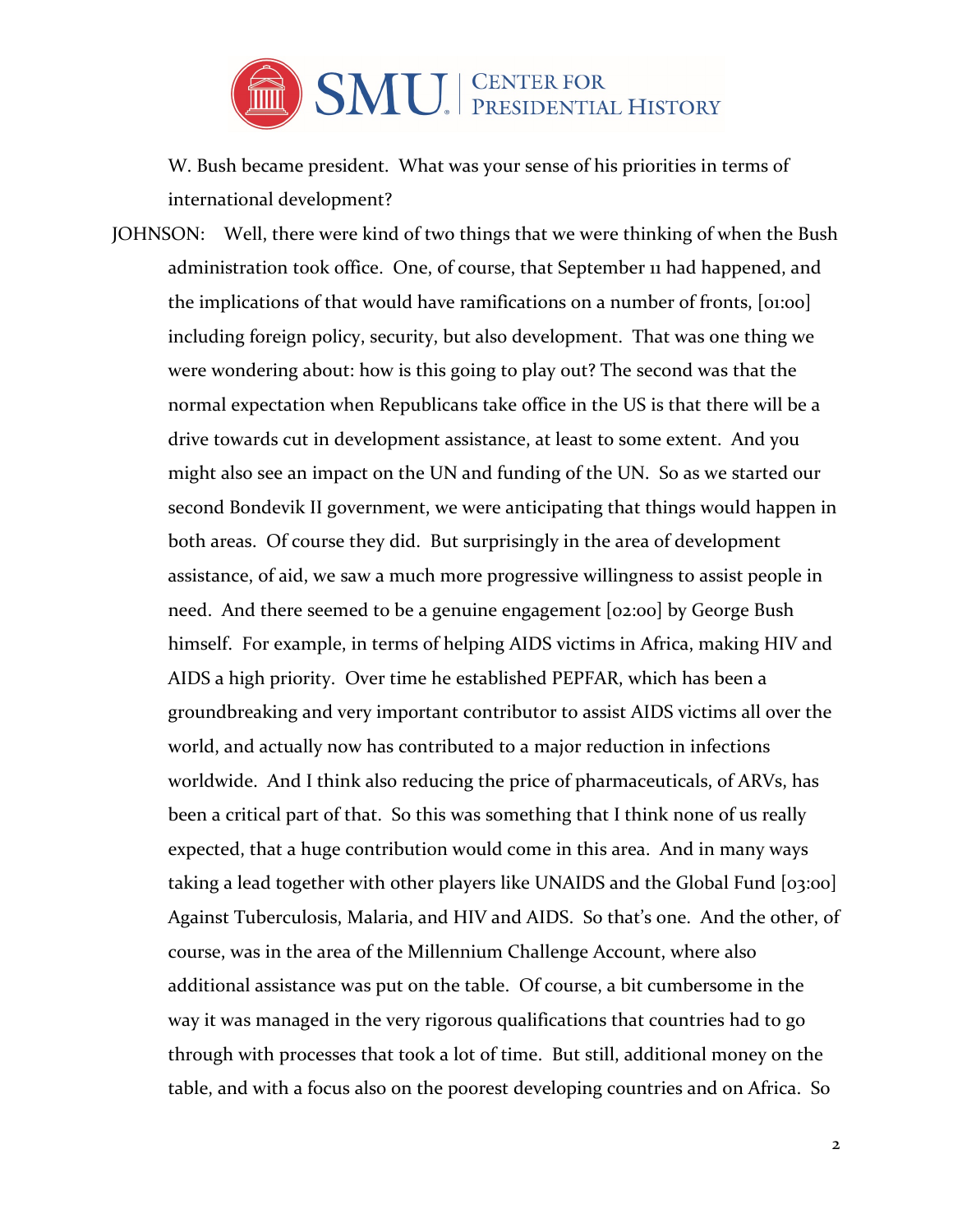

here I have to say there's a legacy for George Bush and something that really stands in history, and which we appreciated, absolutely. And so that, I think, is important to note, from a development perspective. I think the UN side was a bit more tricky, where there was [04:00] challenges related to funding and where John Bolton, as a US ambassador at the time, was controversial and held quite controversial views. So that was a slightly different story. And of course on the War on Terror, that's another impact as well.

- LEONG: I'll certainly be touching on the War on Terror, but very quickly now, since you mentioned the UN, what were the particular areas that you found tricky working with the US? At the UN?
- JOHNSON: Well, I think this is more the foreign minister's responsibility, but we at the outset were in the Security Council. And of course in that particular area we saw a US administration through John Bolton as extremely critical of the UN, questioning a lot of allocations on the funding side, threatening with cuts, being very aggressive in the approach. And also in the Security Council [05:00] itself on policy stands, quite I think hard to deal with, and we quickly saw, on, for example, the Iraq issue, how that developed. And so I think most of the experiences with the administration, at least at the outset when John Bolton was there, was really a tough experience. And very much contrary to European views, and particularly the views of Nordic/Scandinavian countries, and Norway held the seat in the council for that first year. And of course later we were not on the council anymore, the Security Council, but followed things very closely.
- LEONG: To the War on Terror, then. So of course it started with the invasion of Afghanistan. And Norway participated in that. So from the development point of view, how did that work out? Was [06:00] there a framework for development that was part of the invasion of Afghanistan?
- JOHNSON: Well, we first, at the outset, tried to work together among like-minded countries to set up a framework which would make sure we now implemented the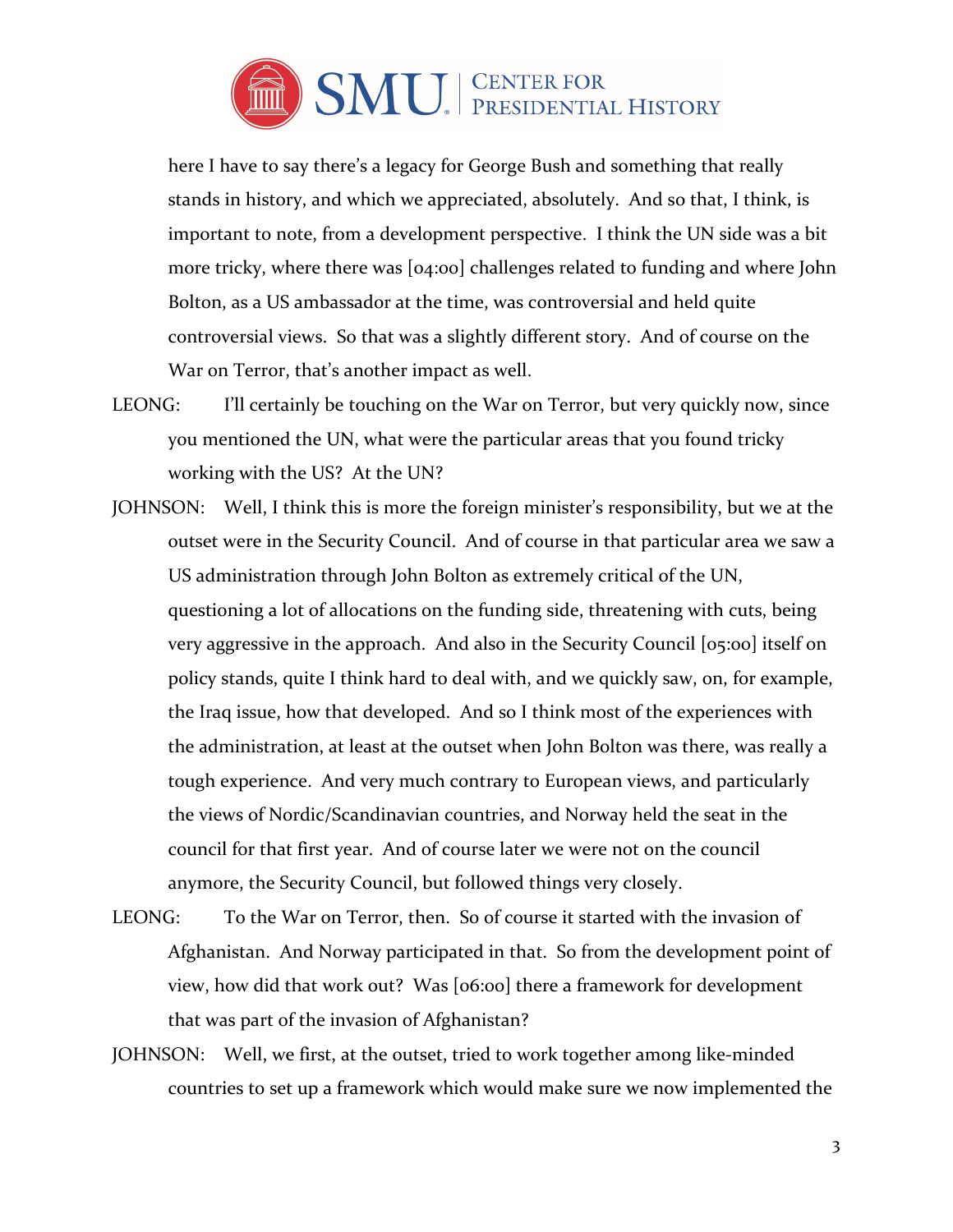

principles of development in practice on the ground. These were local ownership, making sure the country itself is in the driver's seat, making sure we coordinate as much as possible, making sure we lower our flags to put the Afghans in the implementation role as much as we could. This implied for some of us likeminded countries, such as what we called the Utstein Group, which was a group that we formed in the late '90s with Norway, the Netherlands, Germany, and the UK, Clare Short among them; Heidemarie Wieczorek-Zeul, the German minister; Eveline Herfkens, the Dutch minister -- all of us, [07:00] a group of four, worked really closely together. We became the big funders of ARTF, the Afghan Reconstruction Trust Fund, which was a multilateral trust fund administered by the World Bank, where we could make sure that we coordinated and where we didn't all of us run in different directions. So we made a huge attempt at making this happen. But we quickly saw that military strategic interests almost trumped what we were trying to do. And so, for example, the fact that in the G7 one suddenly, without even consulting the Afghans, divided sectors between them so that one particular G7 country would be lead in this sector, the other would be lead in another sector, without really having done the due diligence: Is this country, donor country, best positioned to do this? Is this really something that the Afghans agree to? [08:00] Have we now made a division of labor which implies that we will all coordinate properly behind this lead country? No. So none of this was really checked with development experience, lessons learned over decades, what works, what doesn't work, how do we do this in practice? So a lot of the principles we had agreed in international fora -- for example, the Rome Declaration, the Paris Declaration, and similar critical principles -- were just disregarded straight. And what ended up being the case, although we worked in parallel with these other structures, was that you got a big uncoordinated, if I may say so, mess in Afghanistan. And I think this has also been confirmed by a Norwegian commission that has reviewed all assistance in Afghanistan from the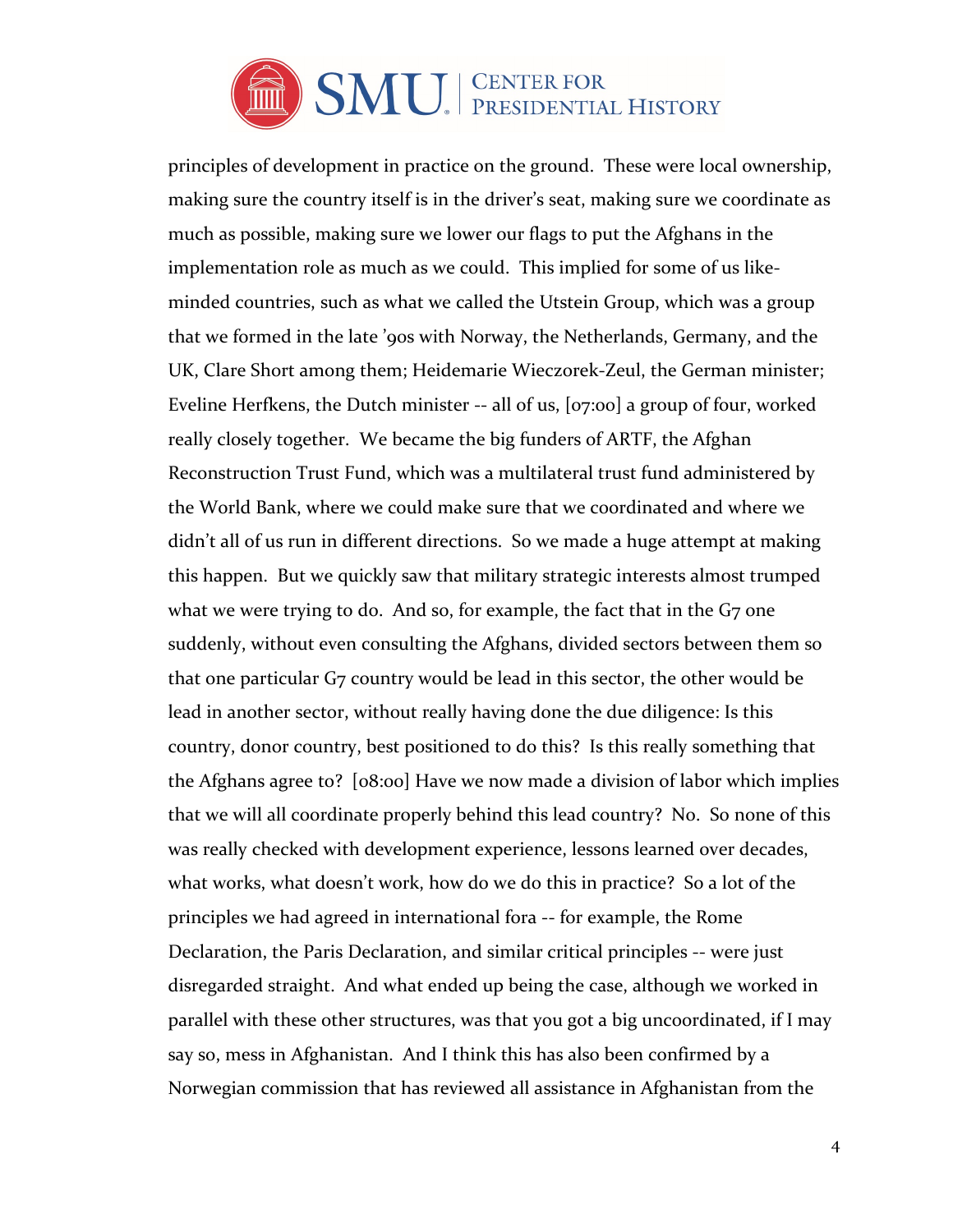

very outset [09:00] up to now. And they're also critical of the lack of coordination. Not particularly of Norwegian assistance, but very much on how it all played out collectively on the ground.

LEONG: Who were you most in contact with in the US administration?

- JOHNSON: At the time I was mostly in contact with Andrew Natsios, who was the chief, or the head, of USAID. And less so the other officials. What was difficult, which always is the case with US administrations, is that many people have a hand in the pie. Or many entities. So in many cases you're dealing with the NSC, the National Security Council, the State Department, USAID, and military strategic operators, and you don't really know who's taking the decision, when, and how. That makes it complicated for any external actor, because you're not really clear who takes the [10:00] critical decisions and when are these decision points? Except when you know that this high-level coordination committee of all the top officials are meeting to take decisions on something. If you understand that's happening then you know decisions are coming, but it makes it complicated for external actors working with the US to really understand the dynamics. So Andrew was the key partner for me. Of course, in the US administration, the USAID chief will always be the equivalent of a development minister, and we meet in all the international fora. Less so the State Department's head, the foreign secretary. But of course I also met and worked with Colin Powell on other issues. But in terms of aid to Afghanistan it was Andrew Natsios that was my counterpart.
- LEONG: Why do you think there was this lack of coordination? I mean, what was happening, as far as you could tell [11:00] from your perspective?
- JOHNSON: Well, this becomes a crude impression, right? But my impression is that in situations, and particularly in the War on Terror countries, there seems to be a military strategic complex that tends to trump the rest of what happens on the ground. So when it appeared that this was much more complicated than we initially saw, that there was a resurgence coming from the Taliban, that military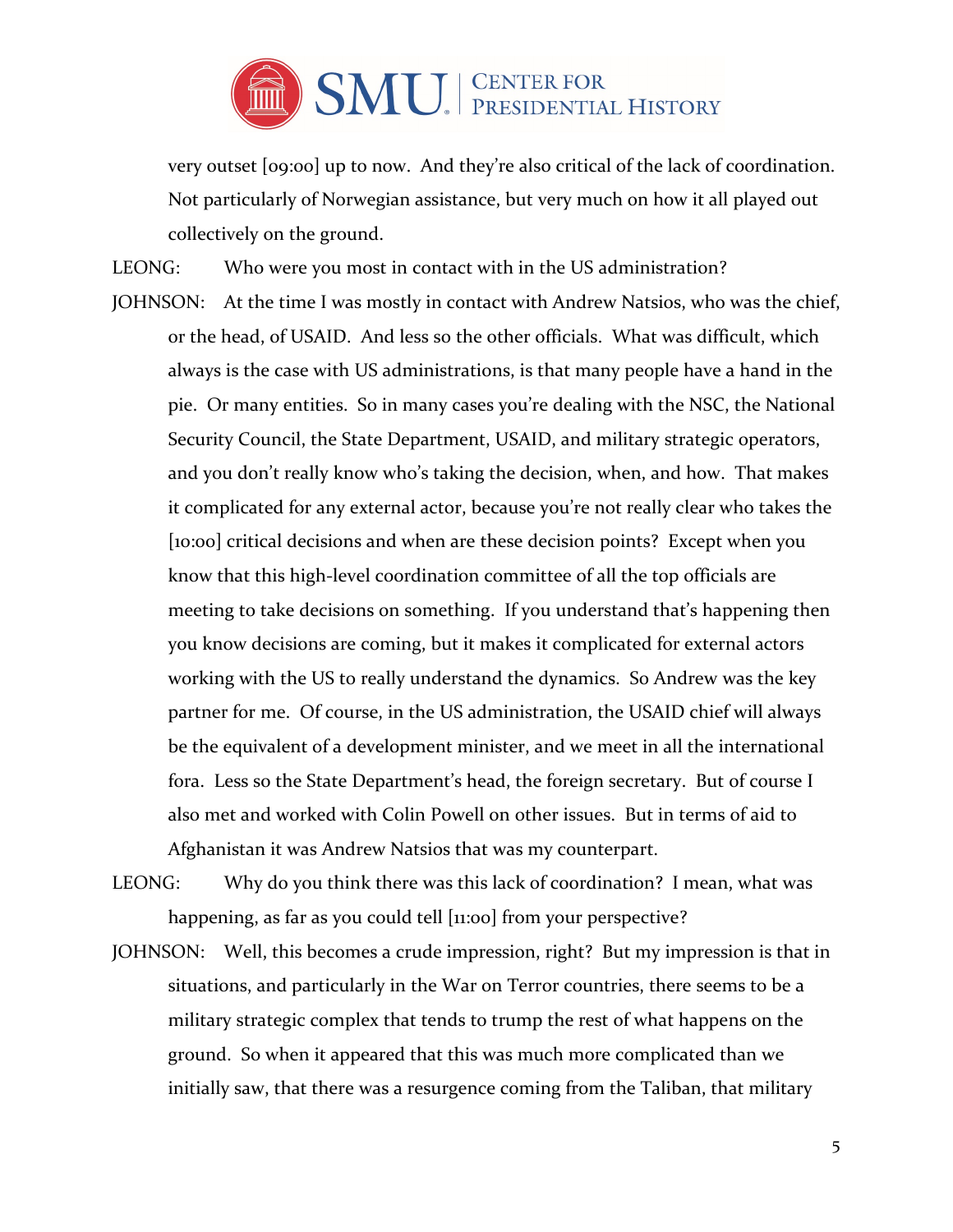

forces had to be deployed in much larger numbers, in a while you had ISAF, then NATO coming in... It became really, really difficult. And so what seemed to be the case from our perspective was that the military strategic part of the US administration actually took the decisions. And [12:00] US officials that I met were sometimes frustrated over this, where one disregarded straight development competence. And I got some really bad examples of decisions that had been made which basically were development assistance mistakes of the '60s and '70s, playing out again in 2002, 2003, or '4 having not really learnt from the past. And, of course, any development expert would know, this is the A, B, C. You don't do it that way. Yet that was what happened. This was reconstruction, building schools, all sorts of things where -- I heard several examples...

LEONG: Is it possible for you to be more specific, to give one or two examples?

- JOHNSON: Yeah, these are only --
- LEONG: **Iust stories?**
- JOHNSON: -- stories that you pick up, right? You haven't verified them. But I heard stories of [13:00] schools and public buildings being set up in places with latrines that were running on water. I mean, water closet -- when you don't even have a stable sewage system? And so from the outset that would never work. This is typical mistakes you don't do. You dig pit latrines. You don't make toilets in the Western kind of sense. If you do have a sewage system, there's every likelihood it's going to fall apart in a very short period of time. Just basic stuff like that, where - what we heard. So whether it's true or not I don't know.
- LEONG: So does this suggest a lack of consultation or just sheer ignorance or arrogance or lack of preparation? I mean, what does it suggest?
- JOHNSON: Well, development people that I met were frustrated that they were not listened to. [14:00] They were just pushed aside if they came and said, "Please think about X, Y, and zed." And they were disregarded, basically. I wouldn't label whether that's arrogance or what it is, but clearly not taking development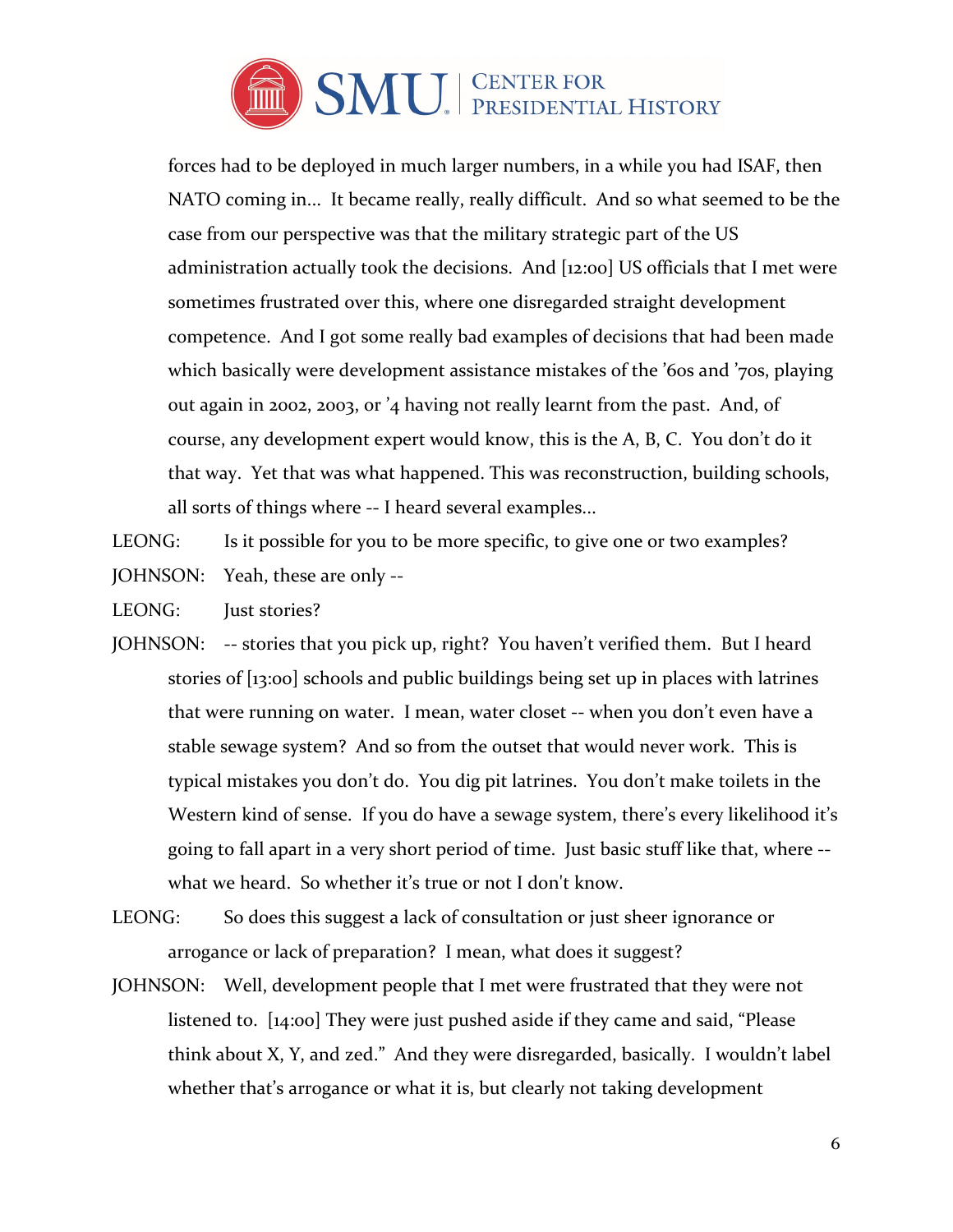

competence seriously and thinking that, "Oh, this is easy; let us just do it." You really saw that also in some of the PRTs, the provincial construction teams. They varied according to country. But some of the stories you could hear from them also, where military guys were doing the operational reconstruction and where there was lack of consultation with the local people, lack of understanding of local dynamics. So if you, for example, intervened with building a bridge here and a school there but not knowing that this would favor one part of the community and not the other, not understanding this, creating new local conflicts -- these types of things. [15:00] Development experts would do due diligence, check what's happening here, doing a proper assessment, and make sure that you're not throwing yourself into an unknown territory where what you can do can fuel conflict instead of resolving it. Or instead of trying to create platforms for dialogue. This is basic knowledge that development experts would know, but where -- military strategic expertise would know their business, but this was about them putting themselves into a business they don't know, they don't have competence, and frankly should stay away from.

LEONG: So there were no administrative distinctions, then, between, say, the more civilian side or the more military side.

JOHNSON: There was none in some PRTs. In others -- for example, when it came to Norway, I actually fought against the establishment of a PRT, [16:00] but in the end had to give in, because I strongly believed this was a wrong approach. And the Afghanistan commission later now is almost giving me the -- they are giving a negative assessment of the PRTs, let's say. Not all of them bad, but the Afghanistan commission is critical of this approach. And so when we then had to accept that Norway would establish a PRT, as this was now a standard recommendation from NATO, ISAF, whatnot, then we had very clear criteria of how it should work, with a distinction between civilian and military, and where you had civilian staff doing development-related interventions. So some countries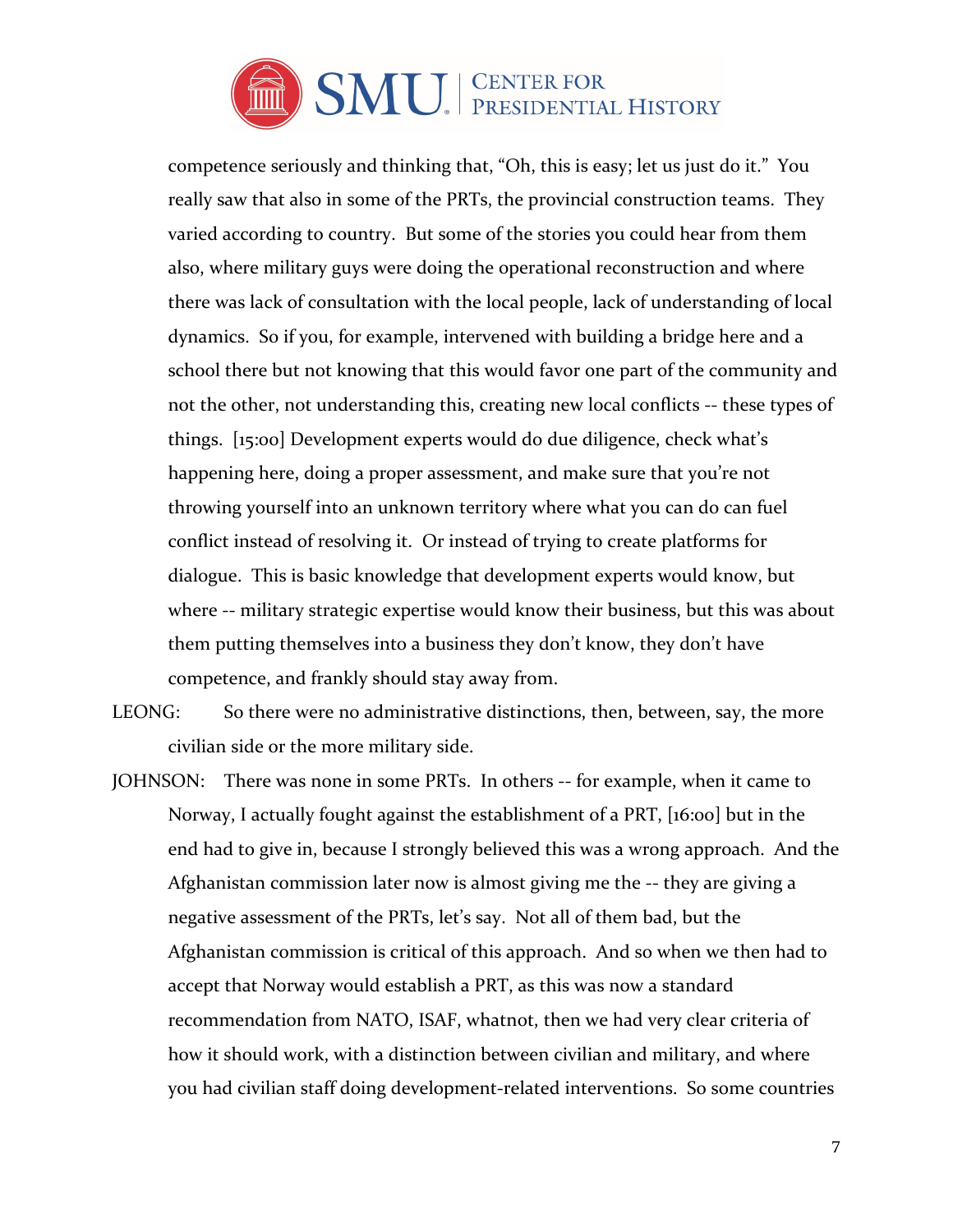

and some PRTs followed this kind of concept; others didn't. And so in others you would find military doing everything. [17:00] But this is just one example. The big mistake in Afghanistan -- and I think what I picked up also in Iraq -- is that when you have a strong strategic military interest in a country, you tend to let that drive the solutions on the ground also on reconstruction. And you ignore competence that has been developed over decades on what you do, what you don't do, what can succeed, what will not succeed, and build on that. And if you ignore that, it's not likely that it would work, and --

LEONG: What --

JOHNSON: -- that's, I think, what you've seen.

- LEONG: Sure. I wonder if you could be more specific about what exactly were these security interests or strategic interests that you keep referring to that ran so counter to the interests of development, per se? What was it that they felt they had to achieve [18:00] that led them to ignore the recommendations of development experts?
- JOHNSON: Well, if you are using a development approach, it takes time. This very often irritates a military campaign. So, for example -- and I had a dialogue in the NATO headquarters about their Afghanistan approach, and there was much, much more critical self-reflection now than what we experienced during the time when I was minister. And one of the strategies then was to, you win the war -- I mean, no, you don't win the war, but you win a battle, let's say, or push into a certain territory -- and what you do then is quickly bring in humanitarian aid first, then reconstruction [19:00] slash development interventions to stabilize the situation. And you want to make quick wins to make sure that you also win hearts and minds. And believing that schools and vaccines and some bridges and so on would win hearts and minds, you then move to an assumed stable situation, where this area or territory would be under your control. Now, that's the assumption. And so you want to make quick wins, and you would generally be critical of anyone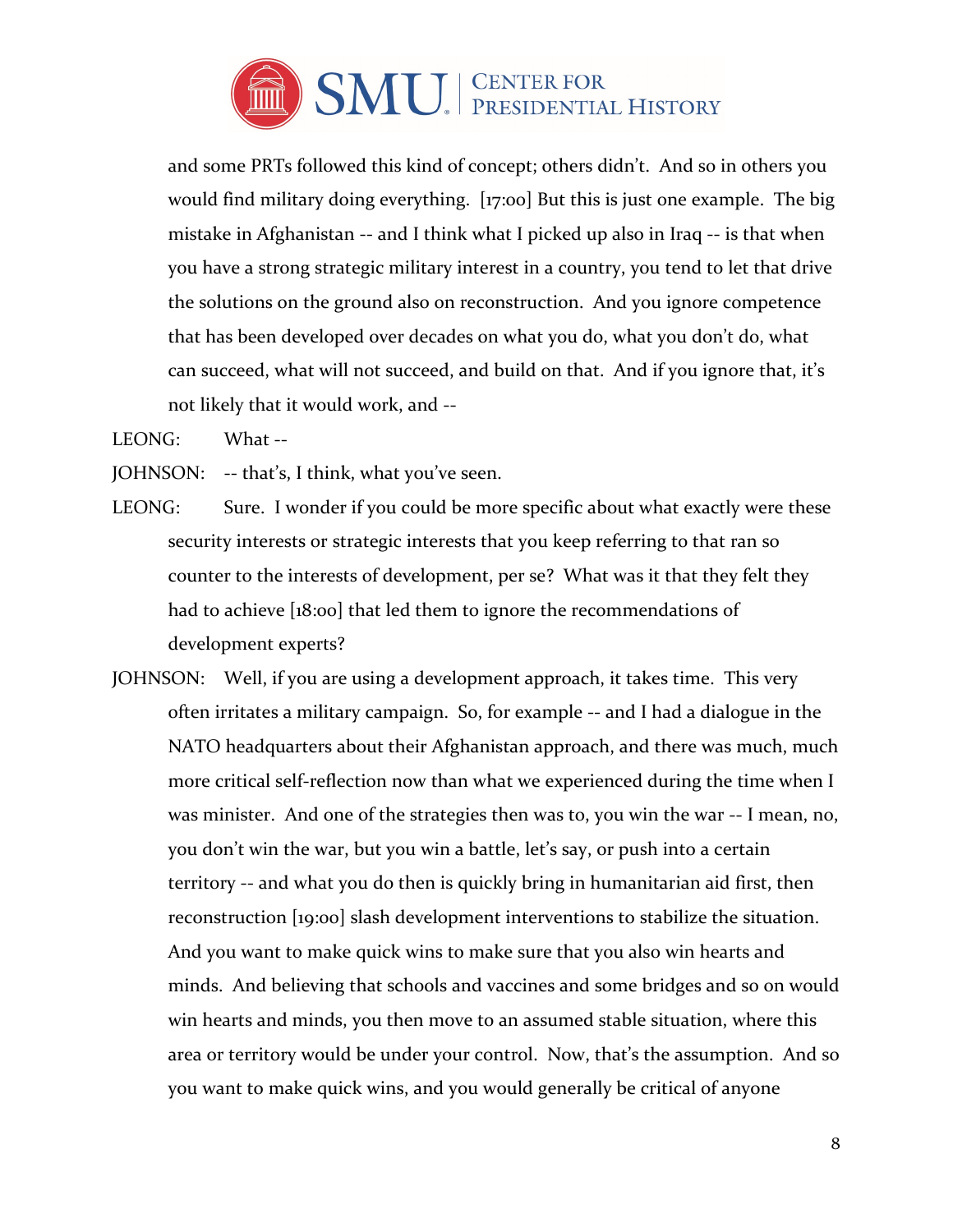

saying, "You need to take the time to anchor this properly with the local population, to do proper assessments, to make sure that this can succeed; otherwise things can fall apart; otherwise conflicts can be created." This doesn't fit very well with winning [20:00] hearts and minds and making sure that the territorial control is the primary objective. Now, the challenge, of course, which I think has been experienced in both countries, both Afghanistan and Iraq, is counterinsurgency is very complicated. And it's not as if you win territory and it stabilizes and you can remain there and you control it. No, it fluctuates all the time. So you kind of win over this territory, you try to do something; then if you move back you will have Taliban coming in or insurgents in Iraq, and they will take that territory under their control again, they will destroy again, you will move -- I mean, it's a fluctuating situation. And it's militarily also very complicated - although I'm not a military expert. But I think lessons learnt, counterinsurgency is extremely hard. And I think it's a learning process [21:00] for any military strategic operation. But it's really important to learn this lesson, and the Afghanistan commission in Norway, which was composed of all -- both military intelligence, foreign policy experts, but also a couple of people from the development side, but really broadly put together from a vast range of actors and interests -- they come to a very important conclusion, and that is that state-building and war cannot succeed together. You can only do state-building when you have achieved peace. That's when it can be successful. You can make attempts and so on, but you are not going to succeed. And so if you try to do both at the same time, it will fail. And I think that's an important lesson. And so that's why I think the political work for peacemaking is the most critical job [22:00] one can do, and a lot of investment should be put into this. So this is more a political statement, but of course the fact that one waited for so long before the dialogue with Taliban started is really regrettable. And Norway started early on but got a problem and was advised, the US wasn't very much keen on that process. This was later, after the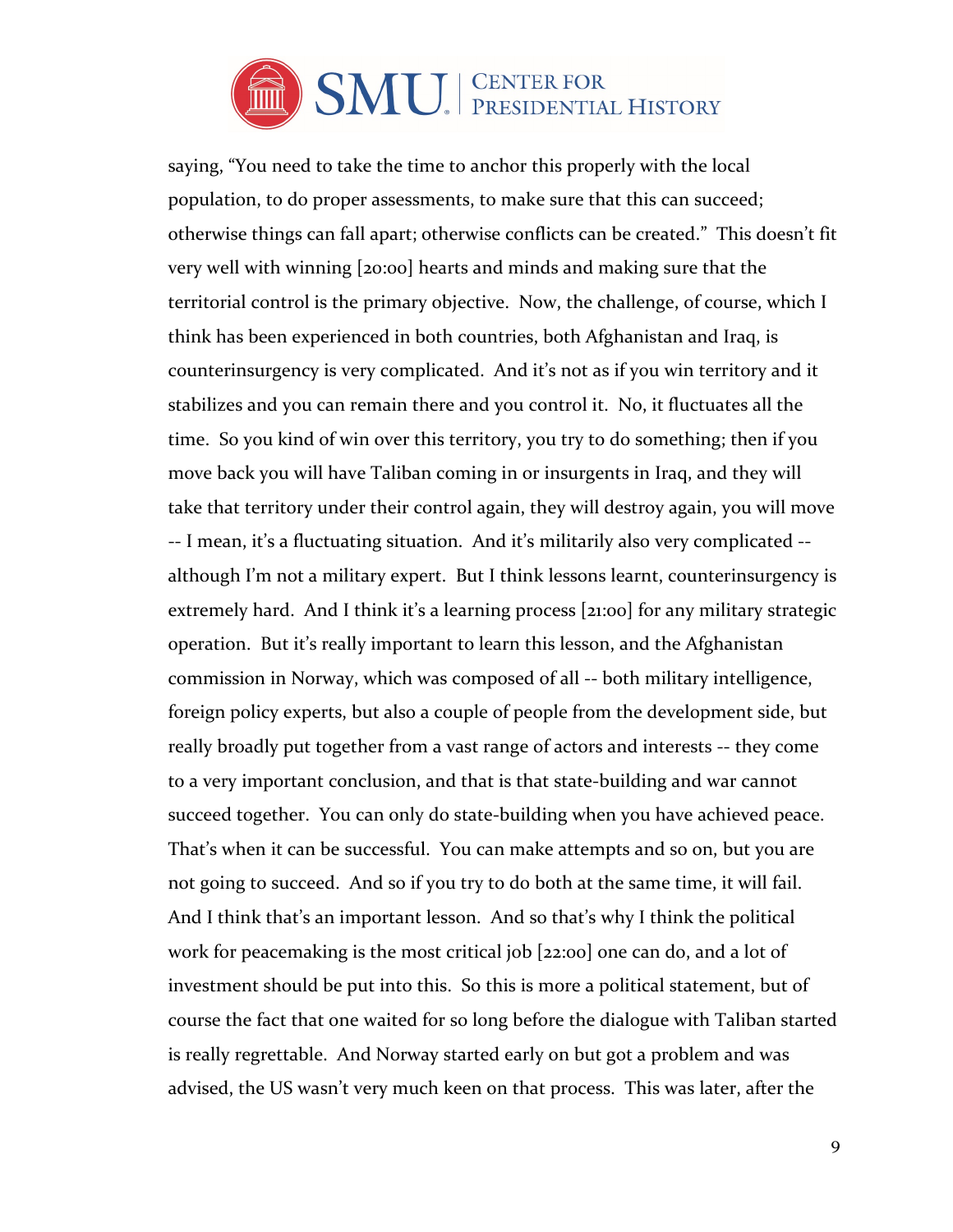

Bush administration, but it's really regrettable that that acknowledgment of the political track didn't start earlier. Of course, at the time, they were seen as terrorists, and understandably so. What the operations were had every characteristic of being a terrorist operation. At the same time, they were the ones creating trouble. Of course, one hasn't achieved much yet at the table, but maybe things could have changed if things would've started earlier. But then I'm not the [23:00] expert to tell what should have happened. But also the commission, the Afghanistan commission, points out that this is extremely important and should have started earlier.

- LEONG: I realize that you're not an expert on terrorism, necessarily, or counterterrorism. Having said that, you were there when it was happening. Do you have a sense that the Americans had a very rigid perspective of what they were doing, that they were there for counterterrorism purposes, and therefore that limited their options, to some extent, their willingness to consider a wider variety of political options? Do you have a sense of that?
- JOHNSON: That's difficult for me to tell because I wasn't in all these meetings and the internal discussions in NATO, etc., so I was more in the development fora. But my assumption from the [24:00] political side would be that when you have a war on terror, and you have characterized some groups as terrorist groups, and therefore you cannot communicate with them -- at all -- putting concrete movements on the terrorist list for an incommunicado purposes, then you're also excluding yourself from resolving deep crises in countries on the political side. Some terrorist organizations you cannot talk to, basically, because they are not talkable [laughs] - - you can't use the term "talkable," but you can't really -- they are not interested in politics; they are just interested in using their own terrorist tactics on the operational side. But [25:00] there will be, in some cases, situations where there will be parts of such elements that would be interested in communicating and would be interested in a dialogue. And this is what you saw with Taliban, where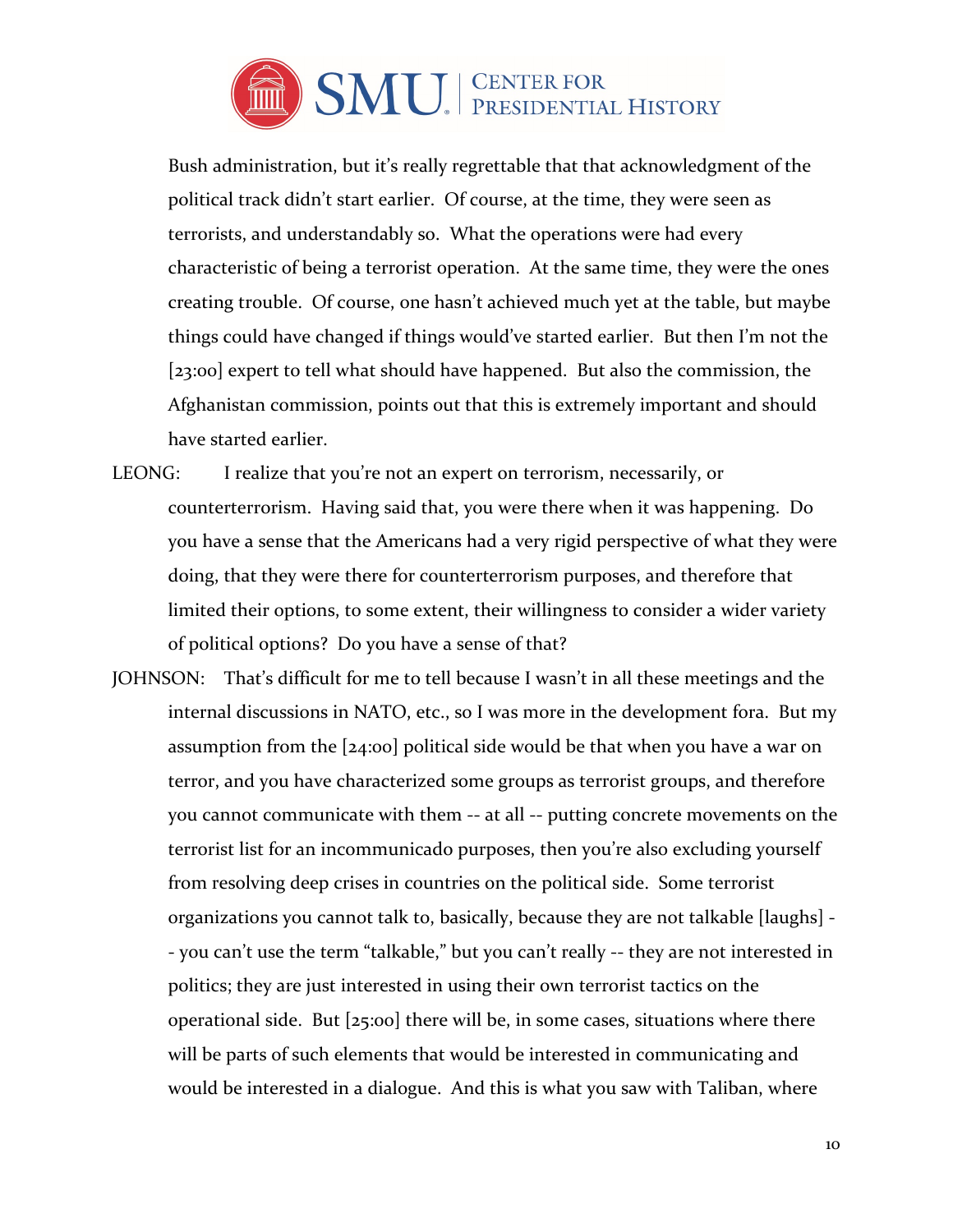

there were parts of Taliban that were more interested in a political solution and in discussing. And I think that was acknowledged much later. But I think that was, in a way, not acceptable at the time and was seen as hearsay. It's understandable from the September  $11<sup>th</sup>$  perspective that one was really, really black and white. It's a psychology, also, after such a damn terrible terrorist attack. But I think it influenced somehow [26:00] the thinking and limited the options. And you end up only with a military option, and that doesn't succeed. How many soldiers you pour into the place, it doesn't succeed. And we're now seeing more soldiers coming in -- again! So it shows that you need to look for other options because it's not succeeding. And that, I think, is the reason why there has been an opening of recent for that dialogue to happen.

LEONG: There was also criticism later that on the American side there was a lack, or insufficient expertise, in terms of cultural anthropologists --

JOHNSON: Yeah, yeah, yeah.

LEONG: -- and people who just knew...

JOHNSON: There's no doubt about it.

LEONG: There's no doubt about that?

JOHNSON: No.

LEONG: Why do you say that? What was the sense?

JOHNSON: No, because you don't do development in that way. You don't do reconstruction in that way. It is ignoring the local circumstances. And it's not going to succeed. [27:00]

LEONG: And they didn't talk to people elsewhere who did have that expertise?

JOHNSON: Not to my knowledge, but they might have consulted a number of people for what I know, but I couldn't see the impact on the ground. I visited Afghanistan quite often, and we picked up from all the donors what was happening and the assessments that were made and so on. And I think the successes in Afghanistan - - the ARTF's contributions on education and health is by far the most successful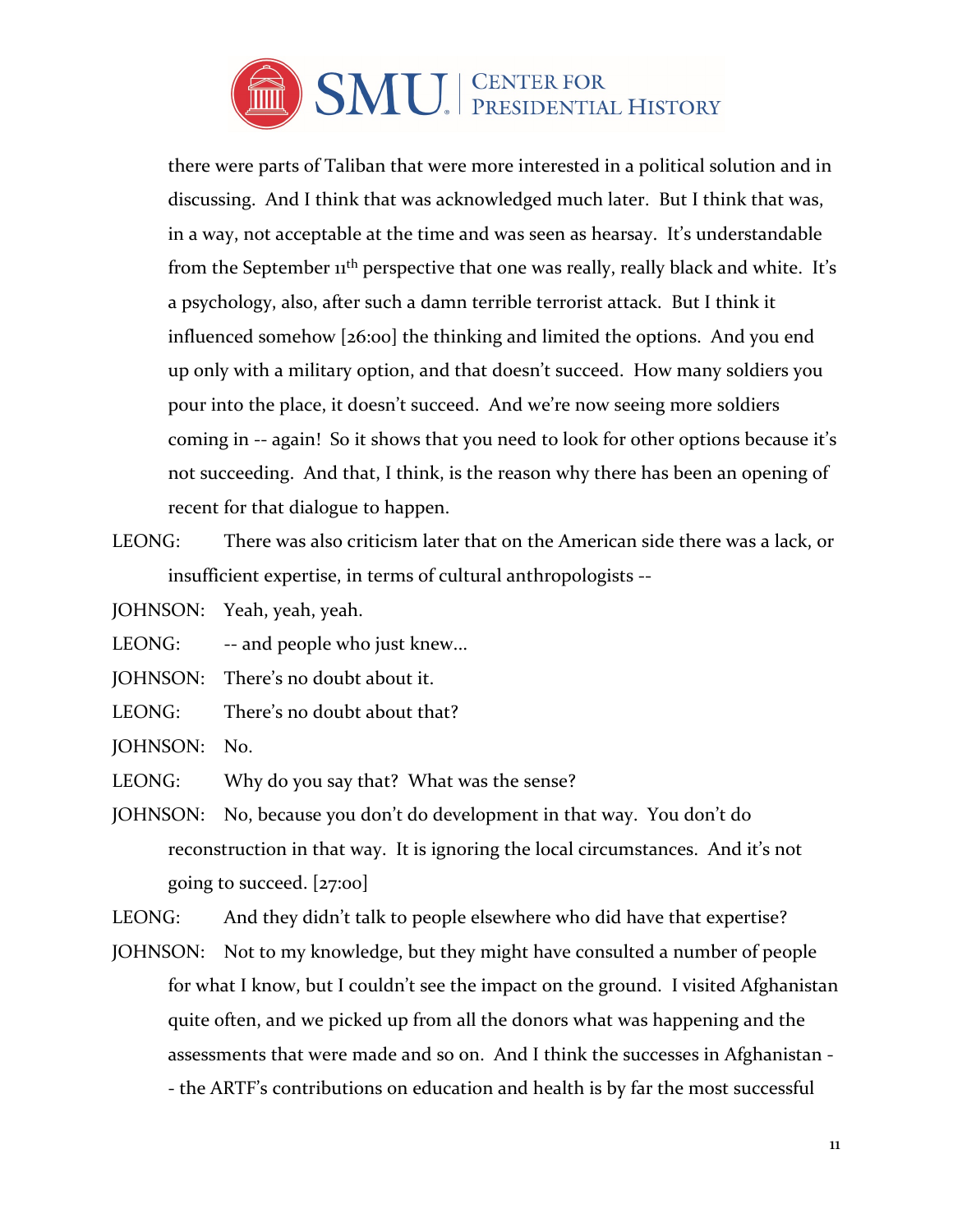

story. And that was done by using established development principles built on decades of experience. That's how they succeeded. I don't see much success on the other interventions that happened. And you also have the National Solidarity Programme, which we helped fund, which was block funding for communities where people themselves were empowered to [28:00] actually implement the projects themselves. And this is also a success story. It's been evaluated numerous times and is building on the basic principles of development where you empower the people, use them, let them be in the driver's seat, take the decisions, and help them implement them. It's just really basic. So the two success stories in Afghanistan had nothing to do with military operations; it was done in the way that we know, building on the competence and experience of numerous people that knew the country, the dynamics, and how you get things done. And it's slow, but it delivers.

- LEONG: I want to talk a little bit more about the PRT, the sector that Norway was in charge of. How much interference was there from the US or NATO in terms of what was going on in that sector?
- JOHNSON: Well, there was a lot of push from the US [29:00] -- and ultimately and also from NATO -- for every NATO country in the coalition and in ISAF to establish its own PRT.

LEONG: Right.

JOHNSON: And to get one sector each or region each. So I think it was pushed much more on the importance of doing this rather than on the way you should do it. That was much left to the individual country, which is also why we put very strict criteria on how the Norwegian PRT should work.

LEONG: Why were they so keen to be doing this?

JOHNSON: It was part of the same stabilization thing, that you should see visible signs of development in all the different regions of Afghanistan. And it's also totally contrary to any development principle, because you will get different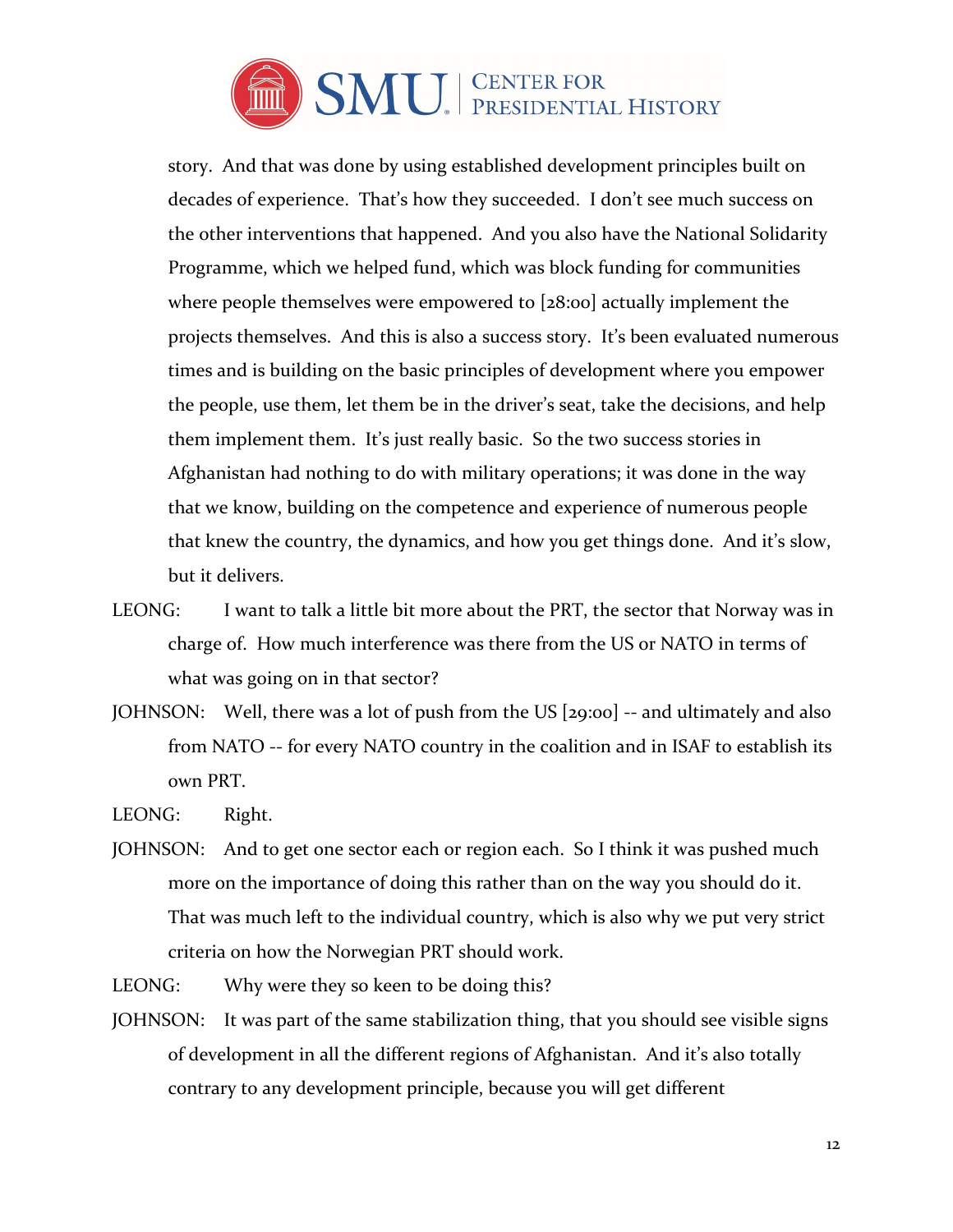

methodologies and different development approaches in every state in a country, [30:00] which is supposed to have a national standard. If you're going to reconstruct a country, the main way of doing that -- and strengthen the government -- is that the government is the visible entity that is seen to be implementing a program. Now, if you put military in one location with their flags and their uniforms, it is not the government that's implementing anything; it's the military on the ground from X country. So you don't get any benefit in terms of people and people's own kind of belief and kind of trust in the government. And one of the essential things in a country like Afghanistan is to help strengthen the government's hand against the insurgents. So if you're going to do that you need to put the government in the front seat. They have to be seen to be implementing things. They have to be seen to create the standards. They have to be seen to have their flags around. "This is us. We have achieved this for our people." Then people will start believing in the government and not in the insurgents. They did the opposite. [31:00] Yes, they developed the police. However, that also turned to be very much a paramilitary operation with just a few days of police training and then you're suddenly a police officer and whatnot. So that was also a mixed bag. Not that everything was like that on the police side. There were also countries doing very good, proper police training work. But some of it was really not the quality we need to see. But yes, a lot was achieved in many areas. But the PRTs ran totally contrary to what the principle of post-conflict reconstruction really should be.

LEONG: Of state-building.

JOHNSON: State-building! Seeing that this state is doing something for us as citizens of this country. We can trust the state. We don't have to run to the Taliban to get our help. We have somebody helping us. Now, the government didn't have the capacity, but it is then the donors' responsibility to go in behind the government, put the government in the front seat, [32:00] and assist them in implementation.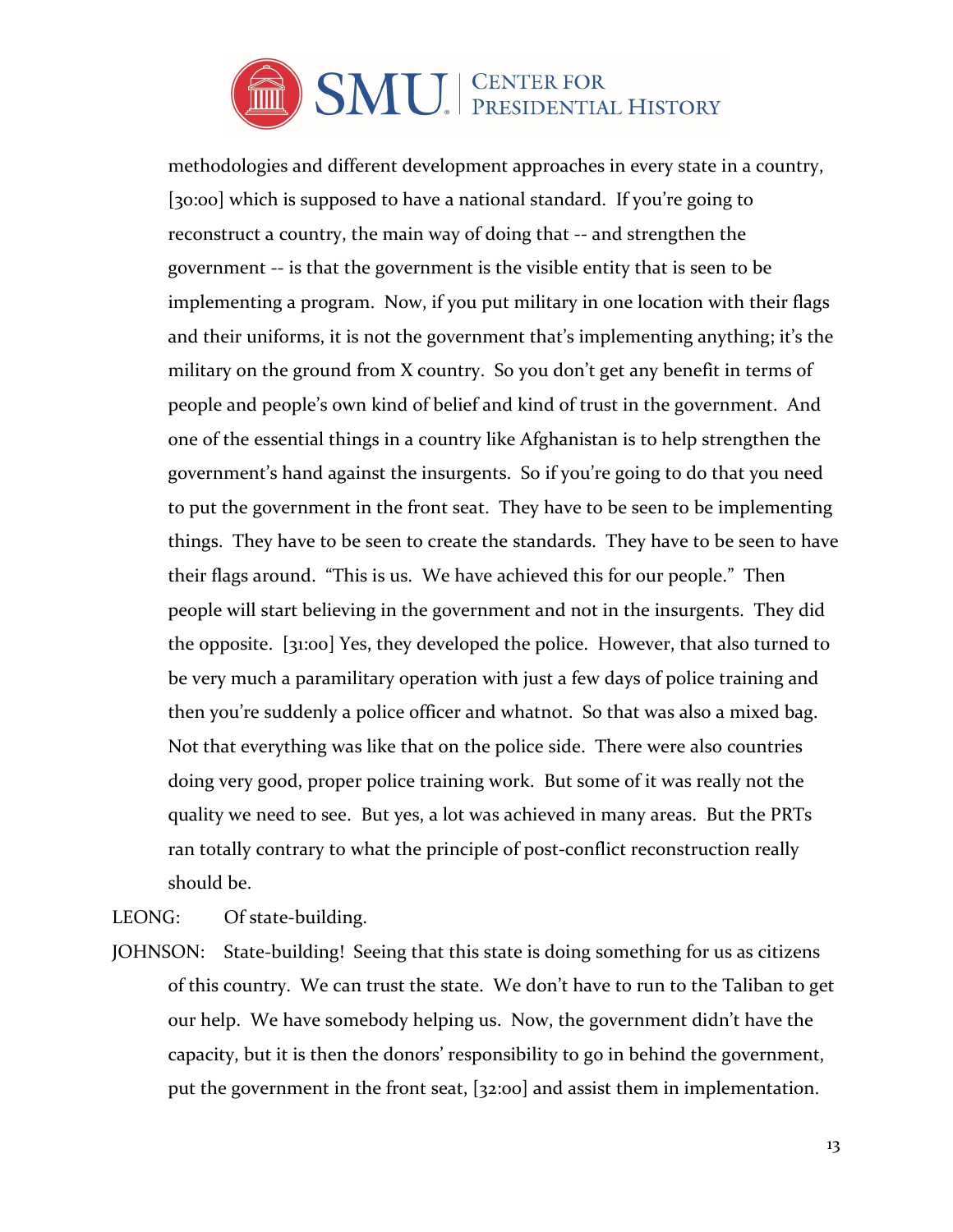

That's the whole rationale behind it. And instead, you're putting flags in these small islands all around the country with different approaches, different this, different that, different languages, whatnot, and inadequate consultation with the locals, and you think that's going to work? No way. And it didn't. Although some achieved a little bit here and a little bit there, as NATO people told me when we were looking at this a couple of years back.

- LEONG: So as far as Norway was concerned in the PRT, in the sector that Norway was in, what in your view was in fact achieved?
- JOHNSON: Well, I don't know the details of this now, to be honest, because the PRT was just started I think in 2003, '4. I think there was some construction of some roads and some schools and something like that, but, I don't have a documentation of what was achieved. [33:00] And I think the results that I was reported came much later. And so they were doing things when I was there, but it took time to set it up. And I think the report from the Afghanistan commission shows that some results were achieved, but they were limited -- as one could expect.

LEONG: Were there instances, whether at the sector --

JOHNSON: And by the way, it's very expensive development aid as well.

LEONG: How's that?

- JOHNSON: Because the military is very, very expensive. So that's another side of the story. So you could achieve much, much more with the same money if you channeled it through civilian efforts.
- LEONG: I'm curious to know if there was a -- whether at the provincial level or at the national level, whether there were conflicts in terms of political aims and civilian aims. And by that I mean I was reading, for instance, that in some instances there was a desire to [34:00] prosecute certain members of the -- not necessarily Taliban, but certain criminal --

JOHNSON: Warlords?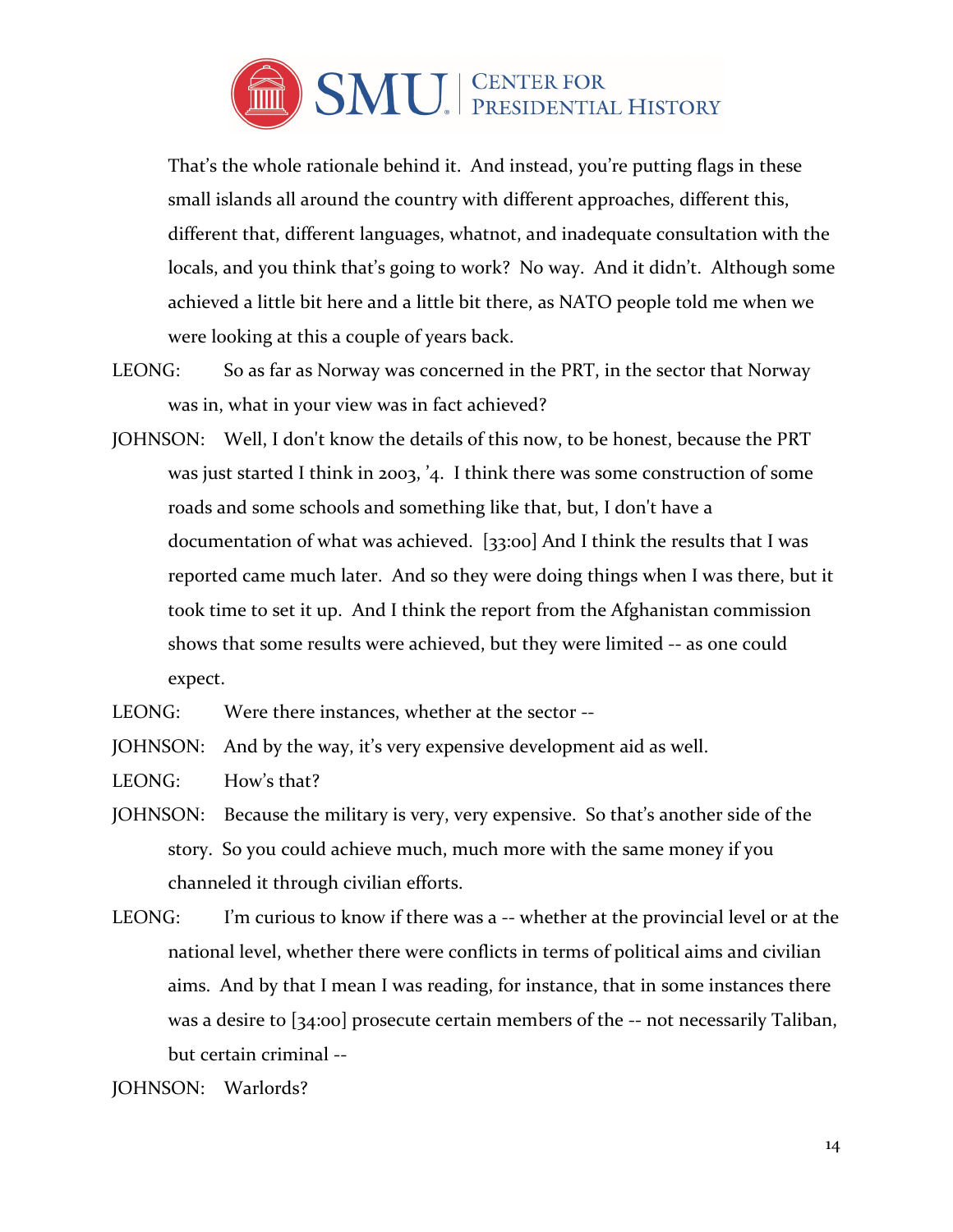

- LEONG: -- groups or warlords. But then there were other people who were saying, "No, no, no, let's not do that because he or she -- or he -- is a potential --"
- JOHNSON: Mm-hmm.
- LEONG: "-- partner." How were those conflicts played out?
- JOHNSON: I wouldn't be able to say in detail because then you have had to be on the ground to really make an assessment of that. But it's a traditional development dilemma in post-conflict situations. Now, this wasn't a post-conflict situation; this was conflict and development at the same time. And as I mentioned, the Afghanistan commission says that is hardly going to work. But one of the dilemmas in these murky situations is indeed accountability. Because both on corruption as well as on war crimes, many [35:00] around you are culprits. And yet you have to work with them, to make deals so that you don't get additional conflict. And in some cases it's worth doing that; in other cases you really have to shy away from it. And it's really a tricky thing. And of course there are limits as to what the international community should accept in terms of deals with warlords and what they have been up to. But at the same time you can't have totally clean hands because then you're likely to not succeed because you will have an insurgent at your hands. So it's really a very, very tricky landscape to navigate. I'm getting back to the same point: you need to know the players, you need to know what they've been up to, you need to know the ethnic composition of the community you're in, and you need to know [36:00] to which extent will this have a huge consequence. If we make sure that this person is not part of a deal, what would that imply in terms of local dynamics? These things you really, really have to know firsthand. In some cases military people are good at that; in other cases they're not. So this also depends on personality and training. But generally those with better cultural competence are people who have that background.

LEONG: And in your view, which sectors sort of did better in terms of outcomes than others? Which donor countries?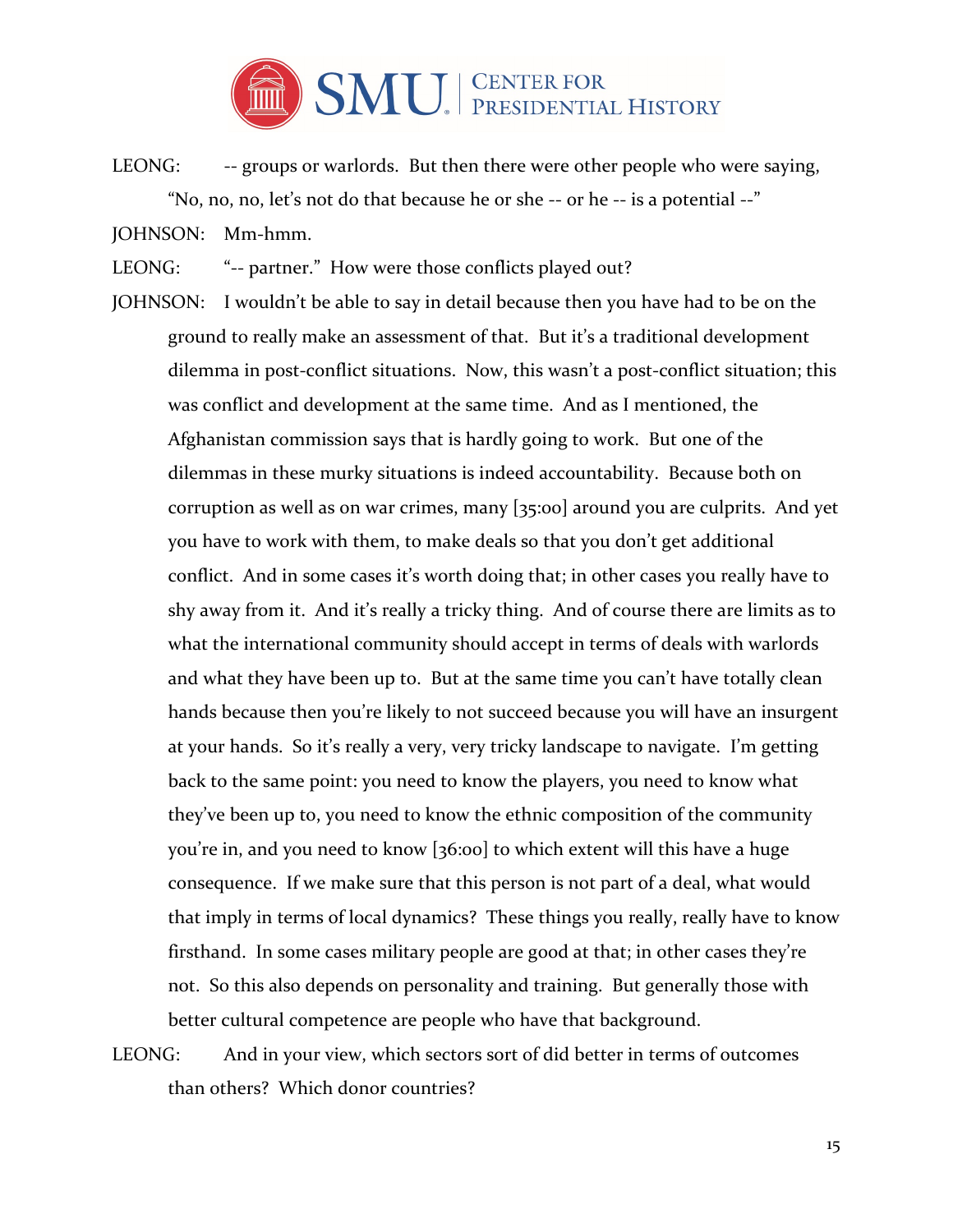

- JOHNSON: Well, I think it's well known internationally that education and education for girls has been the success story of Afghanistan -- and, to some extent, health. I think the National Solidarity [37:00] Programme, definitely, has been a success story. I think on a number of other fronts it's much more mixed. And of course, this is also linked to fluctuations in the insurgency. So where regions have been much more impacted by the Taliban insurgency you'll find even the best successes will fall apart because of the war. So that's a more tricky issue. But I'm pretty sure that if you look at police I think with all the money and all the effort that was put into this it cannot be seen to be a success story. I think here a much more qualitybased approach should have been taken by every donor and a much better coordinated approach should have been used. [38:00] So here you had some that delivered well, but I think overall one of the reasons why things have been difficult for years after the Bush administration is also that that hasn't been a success story at all.
- LEONG: I'm getting the sense from you that there wasn't much of a sort of directive from the US leadership in terms of coordinating with what was happening on the ground. Was there lateral cooperation, lateral coordination? Did people like you or Norwegian officials try to coordinate with other countries who were also running PRTs? Did that work out?
- JOHNSON: PRTs was just a marginal thing. The big money went elsewhere. So I think the PRTs you could never coordinate. That was left by each country, and it was partly coordinated by NATO, paradoxically, so that had nothing to do with development. We established the principles; [39:00] it was military that did it. So no development people were really much engaged, except those few that had development, actually civilians leading some of the efforts in the PRTs. But that's a different story.

LEONG: I see.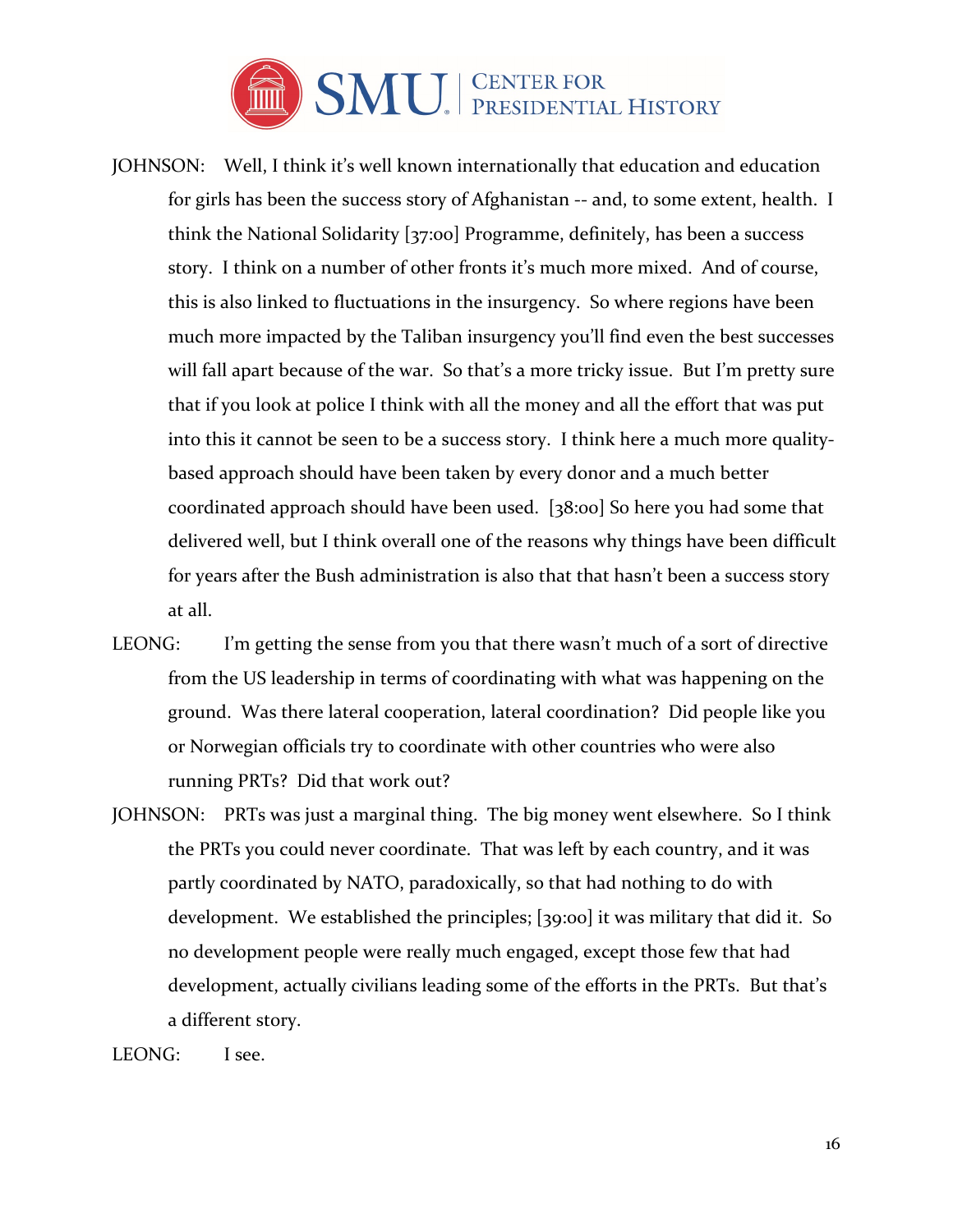

- JOHNSON: As for the rest, the whole post-conflict reconstruction -- which wasn't postconflict anymore, which was in the middle of conflict -- I think no, the US was trying very much to drive that effort and was in many ways pushing countries a lot. And the G7 was involved at the outset quite a lot. At the same time, it wasn't really coordinated at all because all the different countries were running their own shop, almost, yeah? At the ground level, though, and as the Afghanistan commission [40:00] report shows, there was a lot of coordination between Nordic like-minded countries. They tried their level best within thematic groups, and all the usual coordination frameworks that one establishes in all these countries was also established in Afghanistan. But it coordinated between those who wanted to be coordinated, and the rest was outside. And of course the US did not want to be part of that coordination. They ran their own shop, basically. And so there's limits as to how much coordination you can achieve then.
- LEONG: So with this in the background, when President Bush made his second inaugural address and talked about spreading democracy and so on, what were your thoughts?
- JOHNSON: Well, it is difficult to spread democracy in an environment like this, both Afghanistan and Iraq -- and of course with Iraq there was this huge challenge [41:00] of the Shiite/Sunni dimension, which has showed later to be a huge, complex, and difficult issue for Iraq. Now, Norway did not engage in the War on Terror in Iraq in the way the US wanted and expected. And we were, in the end, respected for that. So we were not as engaged in the Iraqi situation. But it's clear to me that -- for example, the Ba'ath military, the efforts that were made to relinquish the whole traditional military that were under Saddam Hussein --

LEONG: The Ba'ath party.

JOHNSON: -- in the end it backfired big-time. And of course we have found the remnants of that in the ISIS [42:00] operation. But of course this also had a huge impact in undermining democracy in Iraq. So reflections will always be an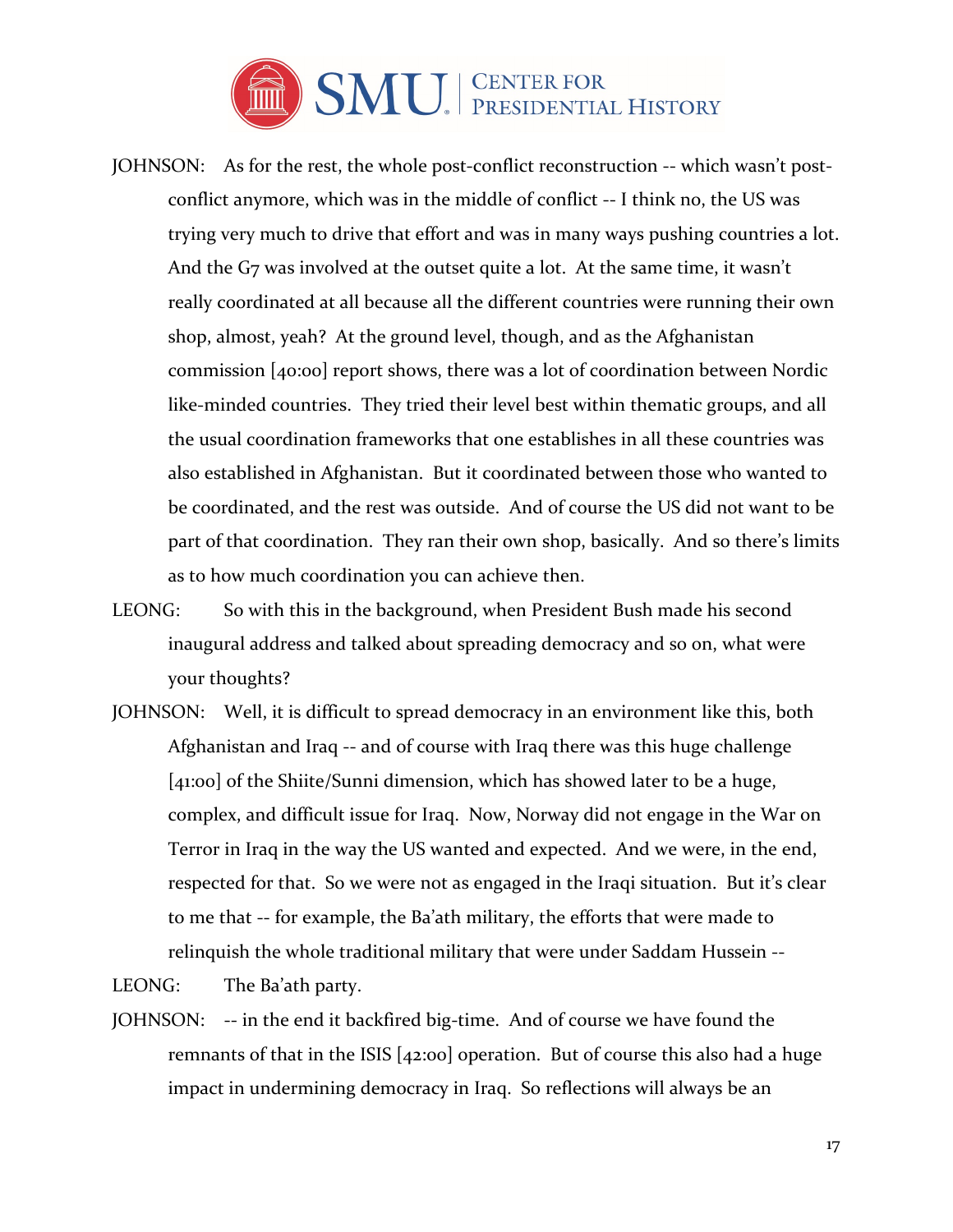

afterthought, right? But it's important to have democratic principles to fight for and to promote worldwide, and we do that in Norway as well. It's a very big issue for us. But the way to achieve it is very much based on how you manage the situation in different countries: understanding the ethnic dimension, understanding the religious dimension, understanding what is the political dynamics that follows those two. And I think in many ways this complexity has not been well understood in all the international efforts in either of these countries. And [43:00] I think that's backfired since.

LEONG: Now, in one country, though, there was some success, and that's Sudan. And you worked very closely with Secretary Powell on that.

JOHNSON: Yes.

- LEONG: Would you tell us a little bit more about that? Why did Secretary Powell give his attention to Sudan, and how did it come about that the both of you were able to be quite successful?
- JOHNSON: Well, I think I would go back to George Bush, actually. This is another positive legacy of his. He had a very strong personal engagement on this issue. I think it came from his evangelical background, where -- interestingly, the fate of South Sudanese in Sudan and the liberation war for years and years was a bipartisan issue in the US, where Democrats and Republicans on both sides had a strong engagement. It was linked very much to the African American cause, antislavery cause, etc. And so this has been seen [44:00] as a liberation issue, with strong engagement. And we quickly discovered that George Bush had a personal strong engagement here. And he chose to send Jack Danforth as his first envoy, Senator Danforth, whom I also worked very closely together with from the outset when we started to try to put a peace process together that could credibly achieve something. And so before Powell started his work, Senator Danforth was in the forefront and visited Khartoum, went to meet with the different South Sudanese players -- of course, Dr. John Garang, who was then the head of the SPLMA, the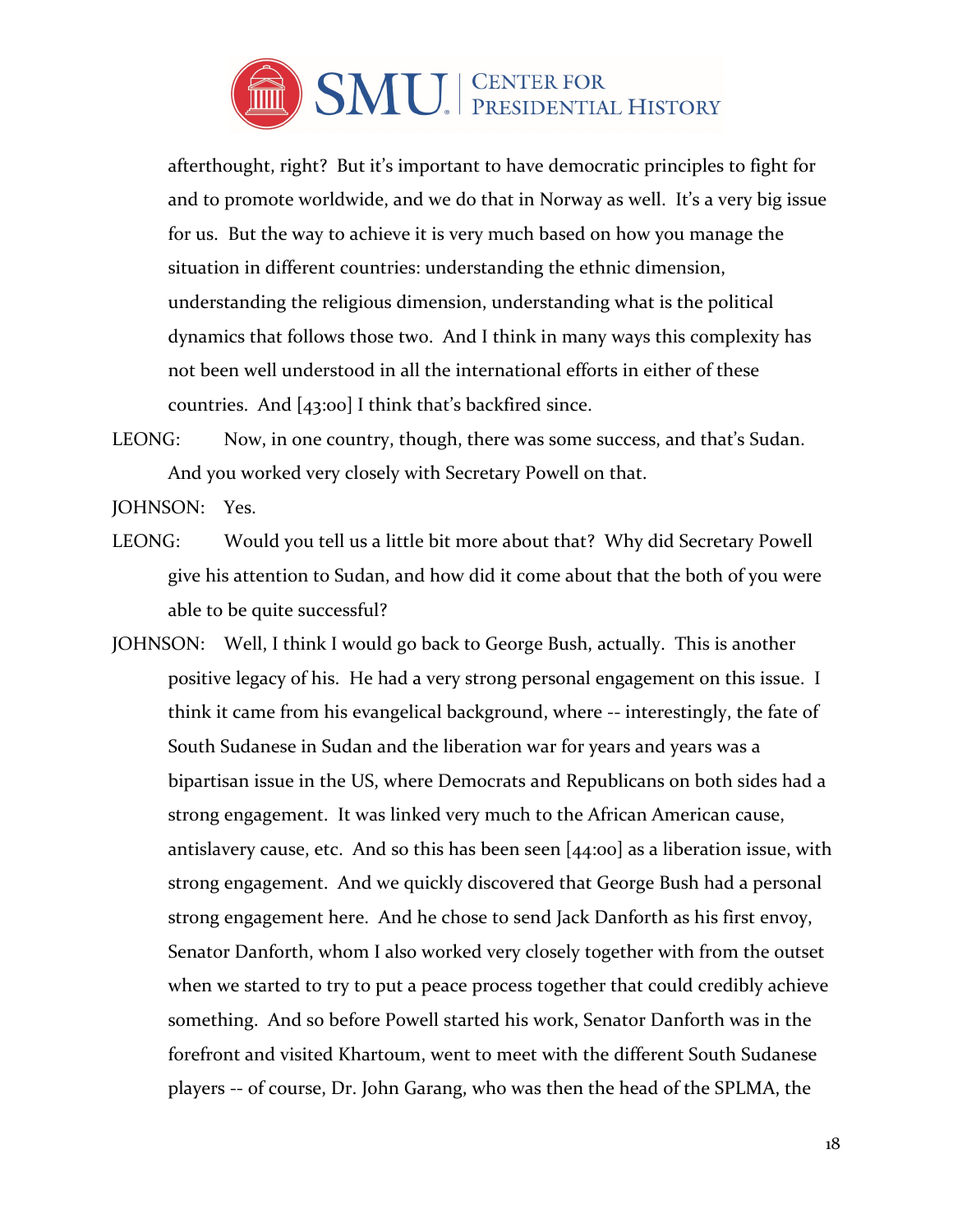

Sudan Liberation People's Movement and Army. [45:00] And I think his instruction from President Bush was quite clear. And then of course Colin Powell was overseeing this in conjunction with Senator Danforth. And it appeared quite quickly that if we were going to succeed, we needed to actually use top-level engagement with both Khartoum and the SPLMA. Now, interestingly -- and I'm writing this in a book that I've written about the whole peace process, *Waging Peace in Sudan* -- interestingly, I don't think that we would have succeeded in getting an agreement, or even getting Khartoum's engagement, if it hadn't been for September 1<sup>th</sup>. And the reason basically was the War on Terror scared the Sudanese leadership. They were worried to be lumped together with the Axis of Evil. And so they started [46:00] sending signals to the US that "We're interested in doing something constructive with South Sudan and this terrible war of ours," and then also to cooperate with the US on intelligence issues. This was received in Washington, and that very much was the start of what at then was a process that was put on track and which ended up, after a long period of time, on the ninth of January 2005 with a signature of the comprehensive peace agreement. So at the high level when we managed to facilitate a -- and put pressure on the leaders to meet -- this was in August 2003 -- in particular pressing John Garan to the table when Khartoum was willing to negotiate. Initially he wasn't. [47:00] And so he called me, I called top officials in the US, and then we put pressure on Dr. John, finally came to the table, and from then on the peace process involved the two leaders -- I think it was 16 or 18 months, they were sitting behind closed doors, negotiating. And very much a very strong personal engagement between the two enemies turned into partners in peace. And significantly with a lot of pressure from the US and Norway. This was a partnership that we had together. The UK was also part of it, but it certainly hadn't been possible -- at all -- without the toplevel engagement by the US and us. So we saw Colin Powell making calls at the right time -- Jack Danforth was then out, and it was Colin Powell and Charley